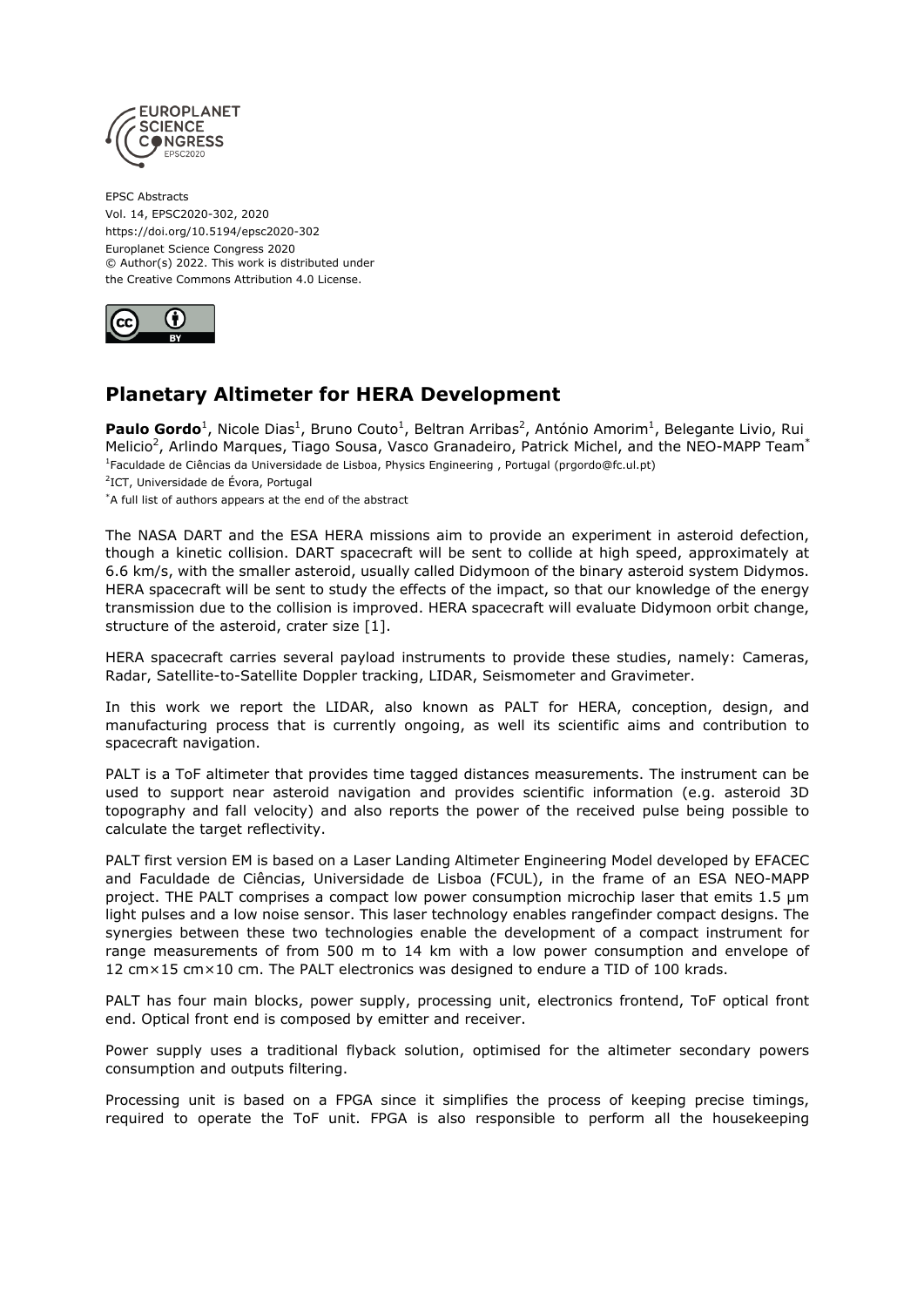acquisitions, to monitor the health of the altimeter and for the interface with the spacecraft, via Universal Serial Link.

ToF is the key block of the LIDAR altimeter with respect to its accuracy and precision. This unit is responsible to time tag all the laser emitter pulses as well as all the APD receptions, with a precise timed tag that will be then managed by the processing unit FPGA to compute the distance.

Frontend Electronics is responsible for the Laser power supply and triggering, also for the Laser pulses digitalization (emitted and received).

The preferred LASER source for PALT is currently being developed at FCUL. The laser used as source is a diode pumped, passively Q-switched Yb-Er Microchip Laser targeting a 100 μJ Gaussian pulse with a FWHM of 2 ns. The backscattered radiation is a gaussian pulse shape.

The main optical specifications of the optical front end follow the receiver, emitter, and filter parameters. The receiver optical aperture diameter and obscuration are 100 mm and 30 mm, respectively. The FOV receiver has 1.5 mrad value, a transmittance of 0.91; a sensor with a 230 kV/W responsivity. Relatively to the emitter properties, it has a FOV of 1 mrad and optics transmittance of 0.94. The energy budget was calculated using (1), which allowed an estimation of the magnitude of the returned power [2]:

 $E_r$ ≈  $E_{TR}$  r<sub>s</sub>/π A<sub>r</sub>/D<sup>2</sup> τ<sub>R</sub> OV (1)

where  $\mathsf{E}_\mathsf{TR}$  is the emitter transmittance,  $\mathsf{r}_\mathsf{s}$  is the asteroid reflectance,  $\mathsf{A}_\mathsf{r}$  is the telescope area, D is the distance,  $\tau_R$  is the receiver transmittance and OV is the overlap.

Considering the emitted laser pulse has FWHM of 2 ns and Gaussian shape, the receiver power can be calculated.

The returned peak power Figure 1 along with saturation limits of the sensor and minimum detectable power considering solar background, sensor NEP and M=20.



Figure 1. Detected peak power (higher and lower bound represents a  $0^{\circ}$  and  $20^{\circ}$  surface inclination).

The most critical component of the optics front end is the receiver telescope. The receiver telescope has a Cassegrain design. The primary mirror is made of zerodur and has 100 mm diameter. The secondary mirror is assembled on a carbon fiber tripod structure, the telescope ray tracing (zemax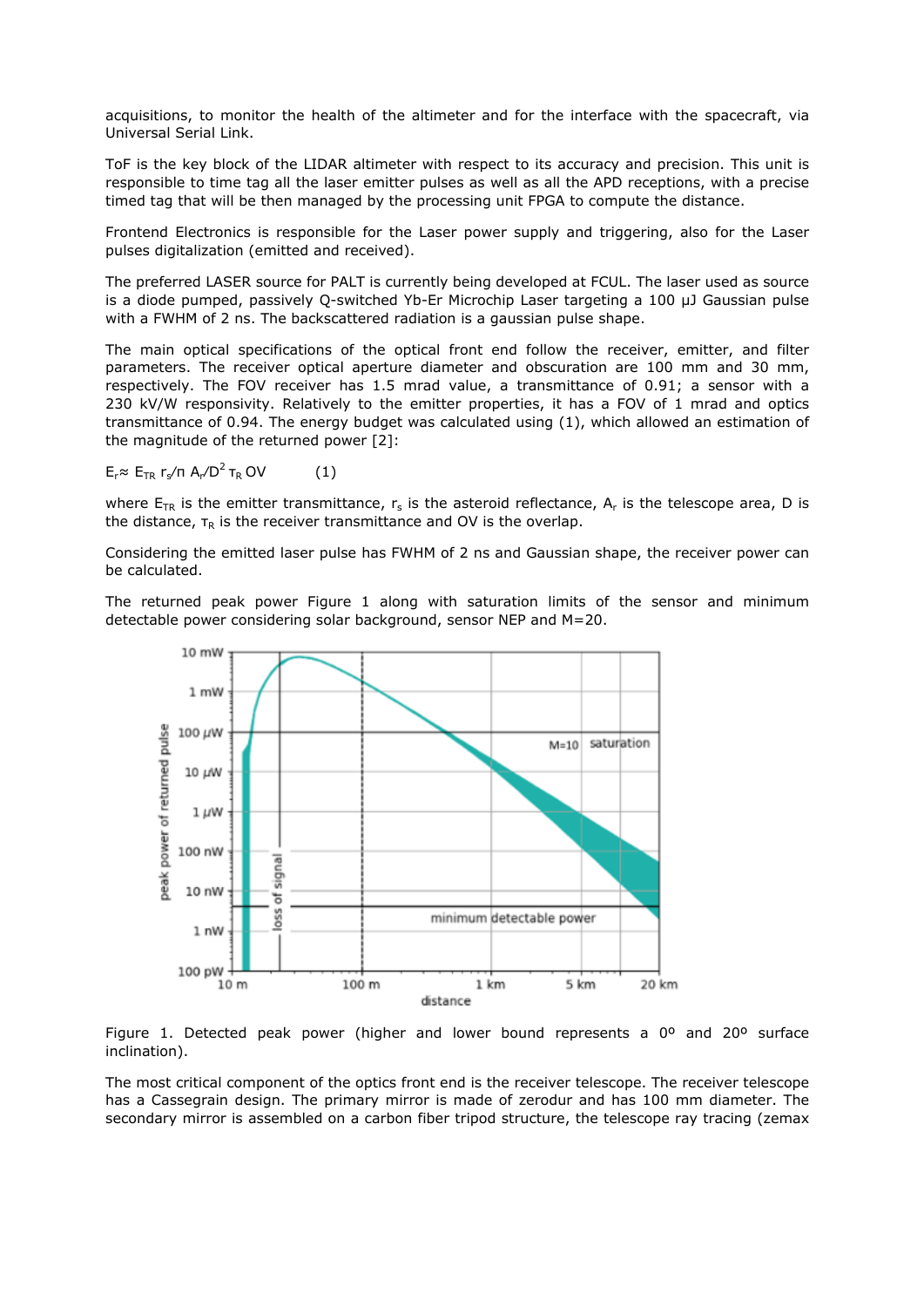design), the footprint (on sensor) for different operating distances (Figure 2).



Figure 2. (a) Telescope ray trace; (b) spot diagram for several raging distances.

The LIDAR has to withstand the launcher load and maintain integrity and performance of the optical receiver telescope (Figure 3) (a) system; (b) present a light telescope structure that withstand launch vibrations.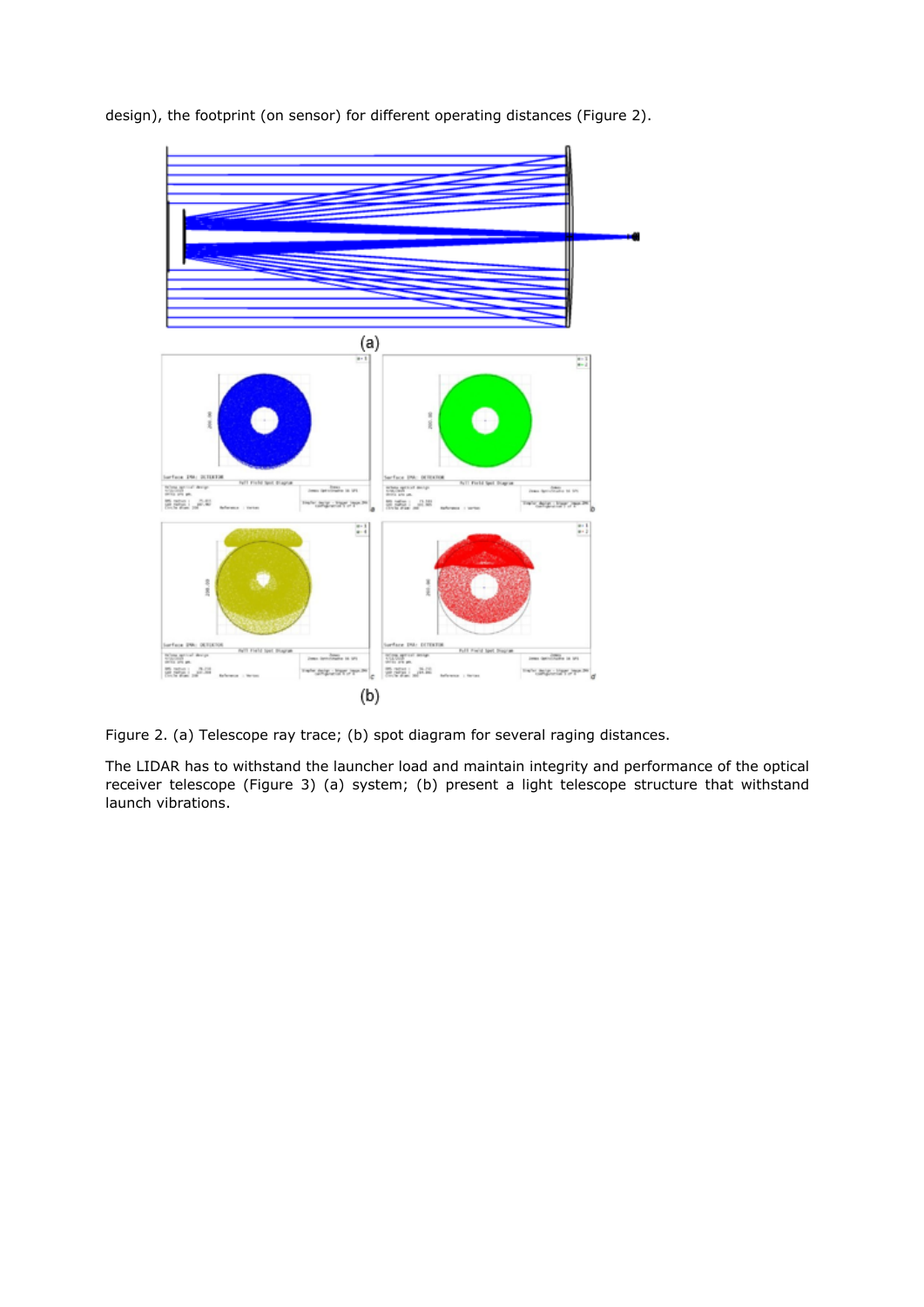

Figure 3. (a) Lidar system 3D CAD design; (b) Vibration simulation of telescope structure.

## **Acknowledgments**